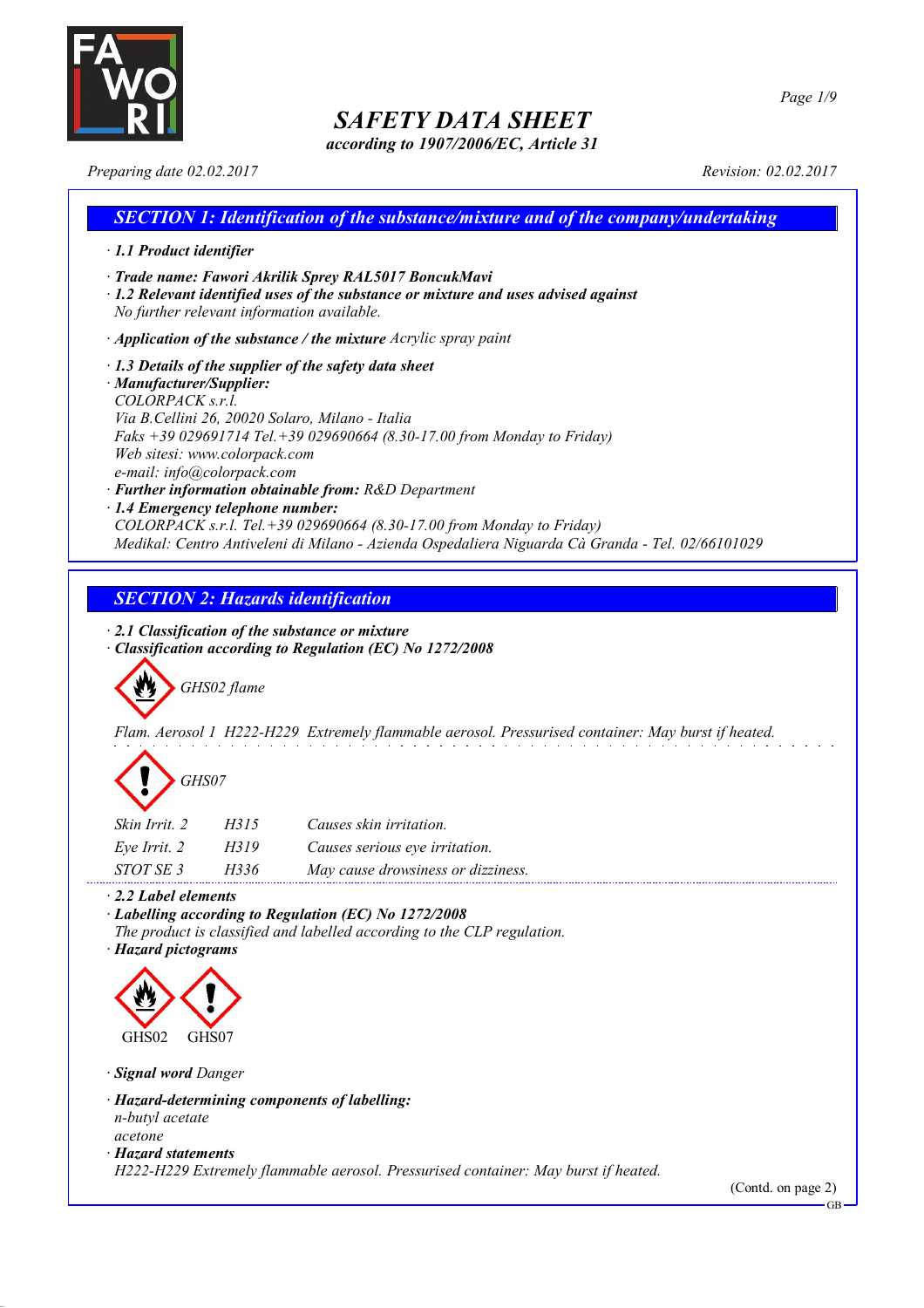*according to 1907/2006/EC, Article 31*

*Preparing date 02.02.2017 Revision: 02.02.2017*

#### *Trade name: Fawori Akrilik Sprey RAL5017 BoncukMavi*

(Contd. of page 1) *H315 Causes skin irritation. H319 Causes serious eye irritation. H336 May cause drowsiness or dizziness. · Precautionary statements P101 If medical advice is needed, have product container or label at hand. P102 Keep out of reach of children. P103 Read label before use. P210 Keep away from heat/sparks/open flames/hot surfaces. - No smoking. P251 Pressurized container: Do not pierce or burn, even after use. P305+P351+P338 IF IN EYES: Rinse cautiously with water for several minutes. Remove contact lenses, if present and easy to do. Continue rinsing. P405 Store locked up. P410+P412 Protect from sunlight. Do not expose to temperatures exceeding 50 °C/122 °F. P501 Dispose of contents/container in accordance with local/regional/national/international regulations. · Additional information:*

Pressurized container: protect from sunlight and do not expose to temperatures exceeding 50°C. Do not pierce or *burn, even after use.*

- Do not spray on a naked flame or any incandescent material. Keep away from sources of ignition No smoking. *· 2.3 Other hazards*
- *· Results of PBT and vPvB assessment*
- *· PBT: Not applicable.*
- *· vPvB: Not applicable.*

## *SECTION 3: Composition/information on ingredients*

*· 3.2 Chemical characterisation: Mixtures*

*· Description:*

| · Dangerous components:               |                                                                                                                                                                                                        |              |  |
|---------------------------------------|--------------------------------------------------------------------------------------------------------------------------------------------------------------------------------------------------------|--------------|--|
|                                       | cosolvent                                                                                                                                                                                              | $\leq 2.5\%$ |  |
|                                       | Acute Tox. 4, H302; Acute Tox. 4, H312; Acute Tox. 4, H332; Skin Irrit. 2,<br>H315; Eye Irrit. 2, H319                                                                                                 |              |  |
| $CAS. 67-64-1$                        | acetone                                                                                                                                                                                                | $25 - 50\%$  |  |
|                                       | EINECS: 200-662-2 & Flam. Liq. 2, H225; $\Diamond$ Eye Irrit. 2, H319; STOT SE 3, H336                                                                                                                 |              |  |
| Hydrocarbons, C3-4<br>CAS: 68476-40-4 |                                                                                                                                                                                                        | $25 - 50\%$  |  |
|                                       | EINECS: 270-681-9 & Flam. Gas 1, H220; Press. Gas C, H280                                                                                                                                              |              |  |
| $CAS: 1330-20-7$                      | <i>Xylol, Isomerengemisch (wenn Flammpunkt</i> <21 $^{\circ}$ C)                                                                                                                                       |              |  |
|                                       | $\otimes$ Flam. Lig. 2, H225; $\otimes$ Acute Tox. 4, H312; Acute Tox. 4, H332; Skin Irrit.<br>2. H315                                                                                                 |              |  |
| $CAS: 123-86-4$                       | n-butyl acetate                                                                                                                                                                                        | $2.5 - 10\%$ |  |
|                                       | EINECS: 204-658-1 & Flam. Liq. 3, H226; STOT SE 3, H336                                                                                                                                                |              |  |
| $CAS: 110-82-7$                       | cyclohexane                                                                                                                                                                                            | $< 2.5\%$    |  |
|                                       | EINECS: 203-806-2 $\otimes$ Flam. Liq. 2, H225; $\otimes$ Asp. Tox. 1, H304; $\otimes$ Aquatic Acute 1, H400;<br>Aquatic Chronic 1, H410; $\langle \cdot \rangle$ Skin Irrit. 2, H315; STOT SE 3, H336 |              |  |
|                                       | $\cdot$ <b>Additional information:</b> For the wording of the listed risk phrases refer to section 16.                                                                                                 |              |  |

(Contd. on page 3)

GB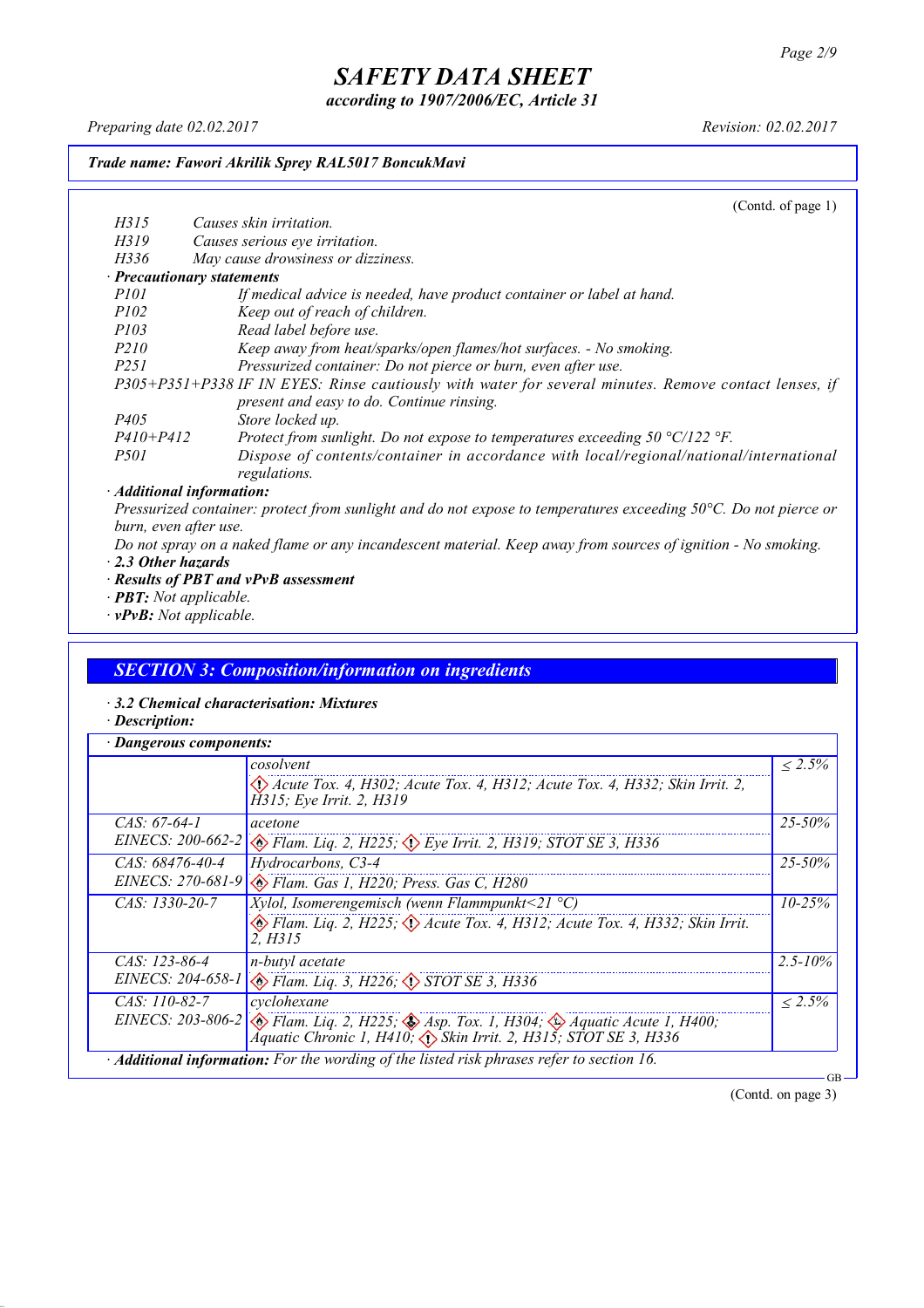*according to 1907/2006/EC, Article 31*

*Preparing date 02.02.2017 Revision: 02.02.2017*

### *Trade name: Fawori Akrilik Sprey RAL5017 BoncukMavi*

(Contd. of page 2)

### *SECTION 4: First aid measures*

*· 4.1 Description of first aid measures*

*· General information:*

Symptoms of poisoning may even occur after several hours; therefore medical observation for at least 48 hours *after the accident.*

*· After inhalation:*

*Supply fresh air. If required, provide artificial respiration. Keep patient warm. Consult doctor if symptoms persist.*

*In case of unconsciousness place patient stably in side position for transportation.*

- *· After skin contact: Immediately rinse with water.*
- *· After eye contact:*

*Rinse opened eye for several minutes under running water. If symptoms persist, consult a doctor.*

*· After swallowing: If symptoms persist consult doctor.*

*· 4.2 Most important symptoms and effects, both acute and delayed No further relevant information available.*

*· 4.3 Indication of any immediate medical attention and special treatment needed*

*No further relevant information available.*

## *SECTION 5: Firefighting measures*

- *· 5.1 Extinguishing media*
- *· Suitable extinguishing agents: CO2, sand, extinguishing powder. Do not use water.*
- *· For safety reasons unsuitable extinguishing agents: Water with full jet*
- *· 5.2 Special hazards arising from the substance or mixture No further relevant information available.*
- *· 5.3 Advice for firefighters*
- *· Protective equipment: Mouth respiratory protective device.*

### *SECTION 6: Accidental release measures*

*· 6.1 Personal precautions, protective equipment and emergency procedures Wear protective equipment. Keep unprotected persons away.*

*· 6.2 Environmental precautions: Do not allow to enter sewers/ surface or ground water.*

*· 6.3 Methods and material for containment and cleaning up:*

*Dispose contaminated material as waste according to item 13. Ensure adequate ventilation.*

*Do not flush with water or aqueous cleansing agents*

- *· 6.4 Reference to other sections*
- *See Section 7 for information on safe handling.*

*See Section 8 for information on personal protection equipment.*

*See Section 13 for disposal information.*

### *SECTION 7: Handling and storage*

*· 7.1 Precautions for safe handling*

*Ensure good ventilation/exhaustion at the workplace.*

*Open and handle receptacle with care.*

*· Information about fire - and explosion protection: Keep ignition sources away - Do not smoke.*

*Protect against electrostatic charges.*

(Contd. on page 4)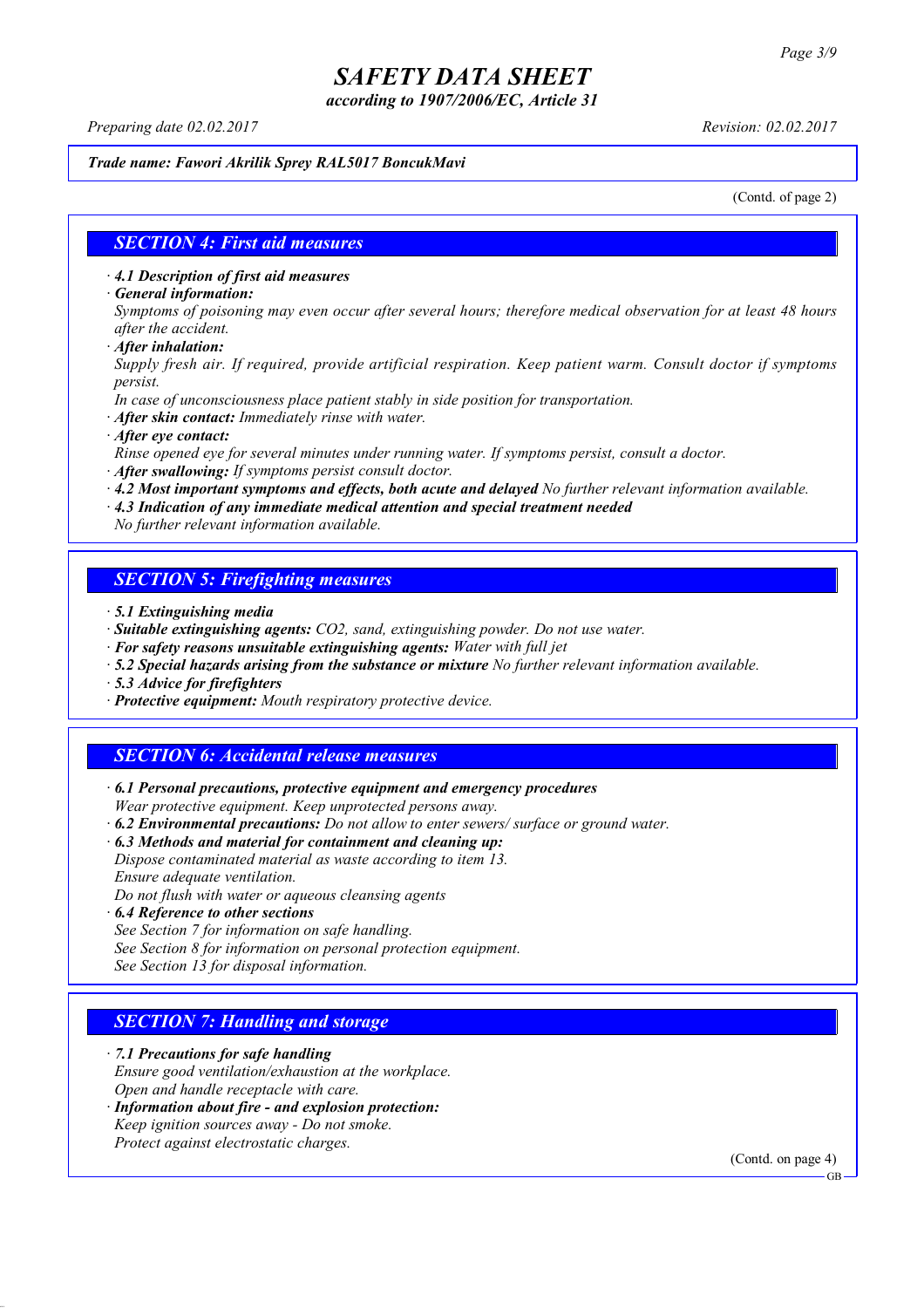*according to 1907/2006/EC, Article 31*

*Preparing date 02.02.2017 Revision: 02.02.2017*

### *Trade name: Fawori Akrilik Sprey RAL5017 BoncukMavi*

(Contd. of page 3) *Pressurised container: protect from sunlight and do not expose to temperatures exceeding 50 °C, i.e. electric lights. Do not pierce or burn, even after use. Do not spray onto a naked flame or any incandescent material.*

- *· 7.2 Conditions for safe storage, including any incompatibilities · Storage:*
- *· Requirements to be met by storerooms and receptacles: Store in a cool location. Observe official regulations on storing packagings with pressurised containers.*
- *· Information about storage in one common storage facility: Not required. · Further information about storage conditions: Keep container tightly sealed. Do not seal receptacle gas tight. Store in cool, dry conditions in well sealed receptacles. Protect from heat and direct sunlight.*

*· 7.3 Specific end use(s) No further relevant information available.*

## *SECTION 8: Exposure controls/personal protection*

*· Additional information about design of technical facilities: No further data; see item 7.*

| $\cdot$ 8.1 Control parameters                                                  |
|---------------------------------------------------------------------------------|
| · Ingredients with limit values that require monitoring at the workplace:       |
| $67-64-1$ acetone                                                               |
| WEL Short-term value: $3620$ mg/m <sup>3</sup> , 1500 ppm                       |
| Long-term value: $1210$ mg/m <sup>3</sup> , 500 ppm                             |
| 1330-20-7 Xylol, Isomerengemisch (wenn Flammpunkt<21 °C)                        |
| WEL Short-term value: 441 mg/m <sup>3</sup> , 100 ppm                           |
| Long-term value: 220 mg/m <sup>3</sup> , 50 ppm                                 |
| Sk, BMGV                                                                        |
| 123-86-4 n-butyl acetate                                                        |
| WEL Short-term value: 966 mg/m <sup>3</sup> , 200 ppm                           |
| Long-term value: 724 mg/m <sup>3</sup> , 150 ppm                                |
| 111-76-2 2-Butoxyethanol                                                        |
| WEL Short-term value: $246$ mg/m <sup>3</sup> , 50 ppm                          |
| Long-term value: $123$ mg/m <sup>3</sup> , 25 ppm                               |
| Sk. BMGV                                                                        |
| · Ingredients with biological limit values:                                     |
| 1330-20-7 Xylol, Isomerengemisch (wenn Flammpunkt<21 $^{\circ}$ C)              |
| $BMGV$ 650 mmol/mol creatinine                                                  |
| Medium: urine                                                                   |
| Sampling time: post shift                                                       |
| Parameter: methyl hippuric acid                                                 |
| 111-76-2 2-Butoxyethanol                                                        |
| $BMGV$ 240 mmol/mol creatinine                                                  |
| Medium: urine                                                                   |
| Sampling time: post shift                                                       |
| Parameter: butoxyacetic acid                                                    |
| · Additional information: The lists valid during the making were used as basis. |
| (Contd. on page $5$ )                                                           |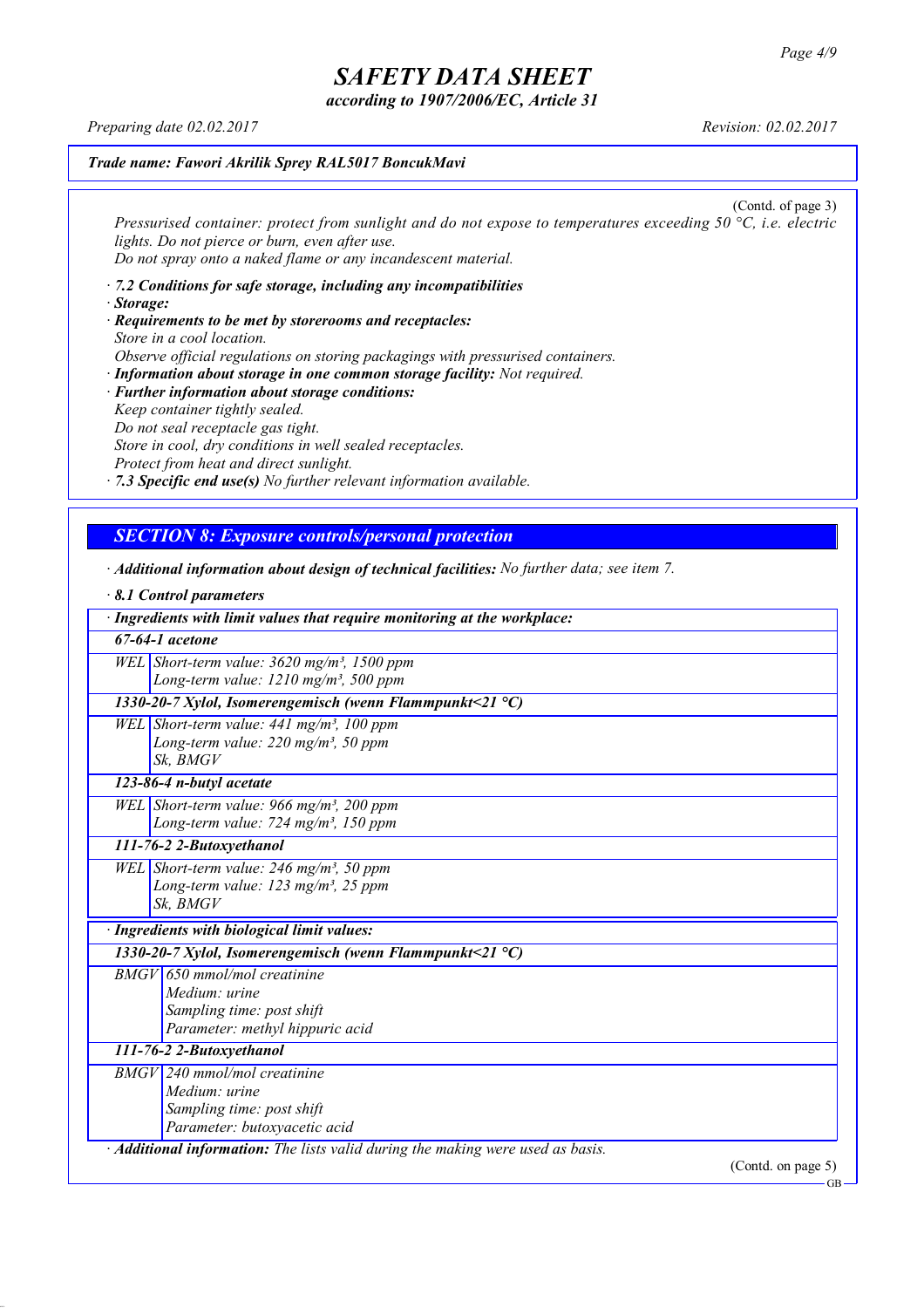*according to 1907/2006/EC, Article 31*

*Preparing date 02.02.2017 Revision: 02.02.2017*

### *Trade name: Fawori Akrilik Sprey RAL5017 BoncukMavi*

(Contd. of page 4)

*· 8.2 Exposure controls*

- *· Personal protective equipment:*
- *· General protective and hygienic measures:*

*Keep away from foodstuffs, beverages and feed. Immediately remove all soiled and contaminated clothing Wash hands before breaks and at the end of work. Avoid contact with the eyes.*

*Avoid contact with the eyes and skin.*

#### *· Respiratory protection:*

In case of brief exposure or low pollution use respiratory filter device. In case of intensive or longer exposure use *self-contained respiratory protective device.*

*· Protection of hands:*



*Protective gloves*

*The glove material has to be impermeable and resistant to the product/ the substance/ the preparation.* Due to missing tests no recommendation to the glove material can be given for the product/ the preparation/ the *chemical mixture.*

Selection of the glove material on consideration of the penetration times, rates of diffusion and the degradation *· Material of gloves*

The selection of the suitable gloves does not only depend on the material, but also on further marks of quality and *varies from manufacturer to manufacturer. As the product is a preparation of several substances, the resistance* of the glove material can not be calculated in advance and has therefore to be checked prior to the application.

*· Penetration time of glove material*

The exact break trough time has to be found out by the manufacturer of the protective gloves and has to be *observed.*

*· Eye protection:*



*Tightly sealed goggles*

| $\cdot$ 9.1 Information on basic physical and chemical properties<br><b>General Information</b> |                                           |  |
|-------------------------------------------------------------------------------------------------|-------------------------------------------|--|
| $\cdot$ Appearance:                                                                             |                                           |  |
| Form:                                                                                           | Aerosol                                   |  |
| Colour:                                                                                         | <i>According to product specification</i> |  |
| $\cdot$ Odour:                                                                                  | Characteristic                            |  |
| Change in condition<br><b>Boiling point/Boiling range:</b>                                      | Not applicable, as aerosol.               |  |
| · Flash point:                                                                                  | $\leq$ 0 °C                               |  |
| · Ignition temperature:                                                                         | >400 °C                                   |  |
| · Danger of explosion:                                                                          | Not determined.                           |  |
| · Explosion limits:                                                                             |                                           |  |
| Lower:                                                                                          | 1.8 Vol $\%$                              |  |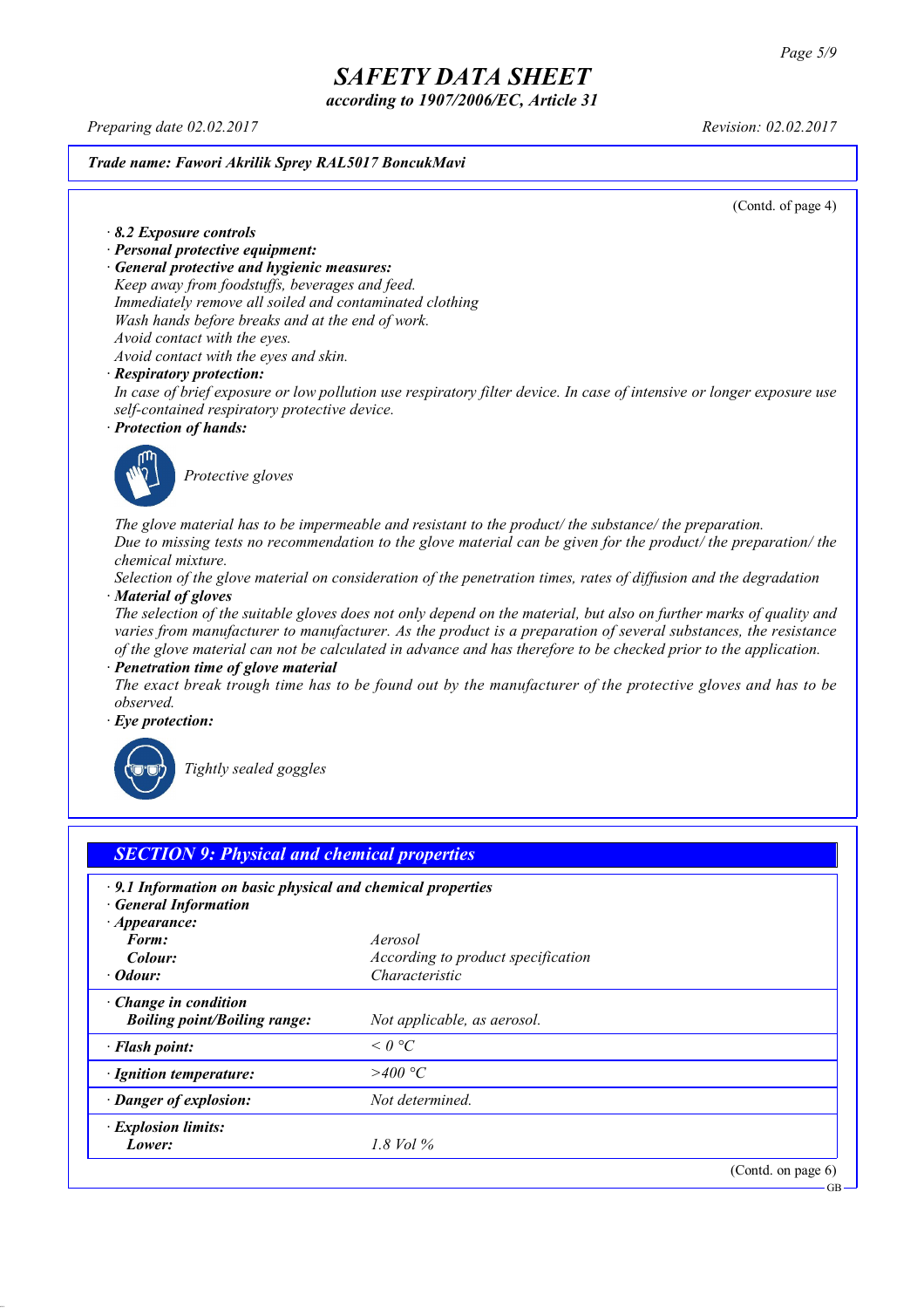*according to 1907/2006/EC, Article 31*

*Preparing date 02.02.2017 Revision: 02.02.2017*

#### *Trade name: Fawori Akrilik Sprey RAL5017 BoncukMavi*

|                                                            |                                            | (Contd. of page 5) |
|------------------------------------------------------------|--------------------------------------------|--------------------|
| <b>Upper:</b>                                              | 9.5 Vol $\%$                               |                    |
| $\cdot$ Vapour pressure at 20 °C:                          | 4.5 <sub>bar</sub>                         |                    |
| $\cdot$ Density:                                           |                                            |                    |
| Relative density at 20 $^{\circ}C$                         | $0.95 + -0.05$                             |                    |
| Vapour density at 20 $^{\circ}C$                           | $>l$ g/cm <sup>3</sup> (hava=1)            |                    |
| $\cdot$ Solubility in / Miscibility with                   |                                            |                    |
| water:                                                     | Partly miscible.                           |                    |
| · Partition coefficient (n-octanol/water): Not determined. |                                            |                    |
| $\cdot$ <i>Viscosity:</i>                                  |                                            |                    |
| Dynamic:                                                   | Not determined.                            |                    |
| Kinematic:                                                 | Not determined.                            |                    |
| Solvent content:                                           |                                            |                    |
| $VOC$ (EC)                                                 | $600$ g/l                                  |                    |
| $\cdot$ 9.2 Other information                              | No further relevant information available. |                    |

## *SECTION 10: Stability and reactivity*

*· 10.1 Reactivity*

- *· 10.2 Chemical stability*
- *· Thermal decomposition / conditions to be avoided: No decomposition if used according to specifications.*
- *· 10.3 Possibility of hazardous reactions No dangerous reactions known.*
- *· 10.4 Conditions to avoid No further relevant information available.*
- *· 10.5 Incompatible materials: No further relevant information available.*
- *· 10.6 Hazardous decomposition products: No dangerous decomposition products known.*

## *SECTION 11: Toxicological information*

*· 11.1 Information on toxicological effects*

*· Acute toxicity:*

*· LD/LC50 values relevant for classification:*

*110-82-7 cyclohexane*

*Oral LD50 12705 mg/kg (rat)*

- *· Primary irritant effect:*
- *· on the skin: No irritant effect.*
- *· on the eye: Irritating effect.*
- *· Sensitisation: No sensitising effects known.*
- *· Additional toxicological information:*

*The product shows the following dangers according to the calculation method of the General EU Classification Guidelines for Preparations as issued in the latest version:*

*Harmful Irritant*

## *SECTION 12: Ecological information*

*· 12.1 Toxicity*

*· Aquatic toxicity: No further relevant information available.*

(Contd. on page 7)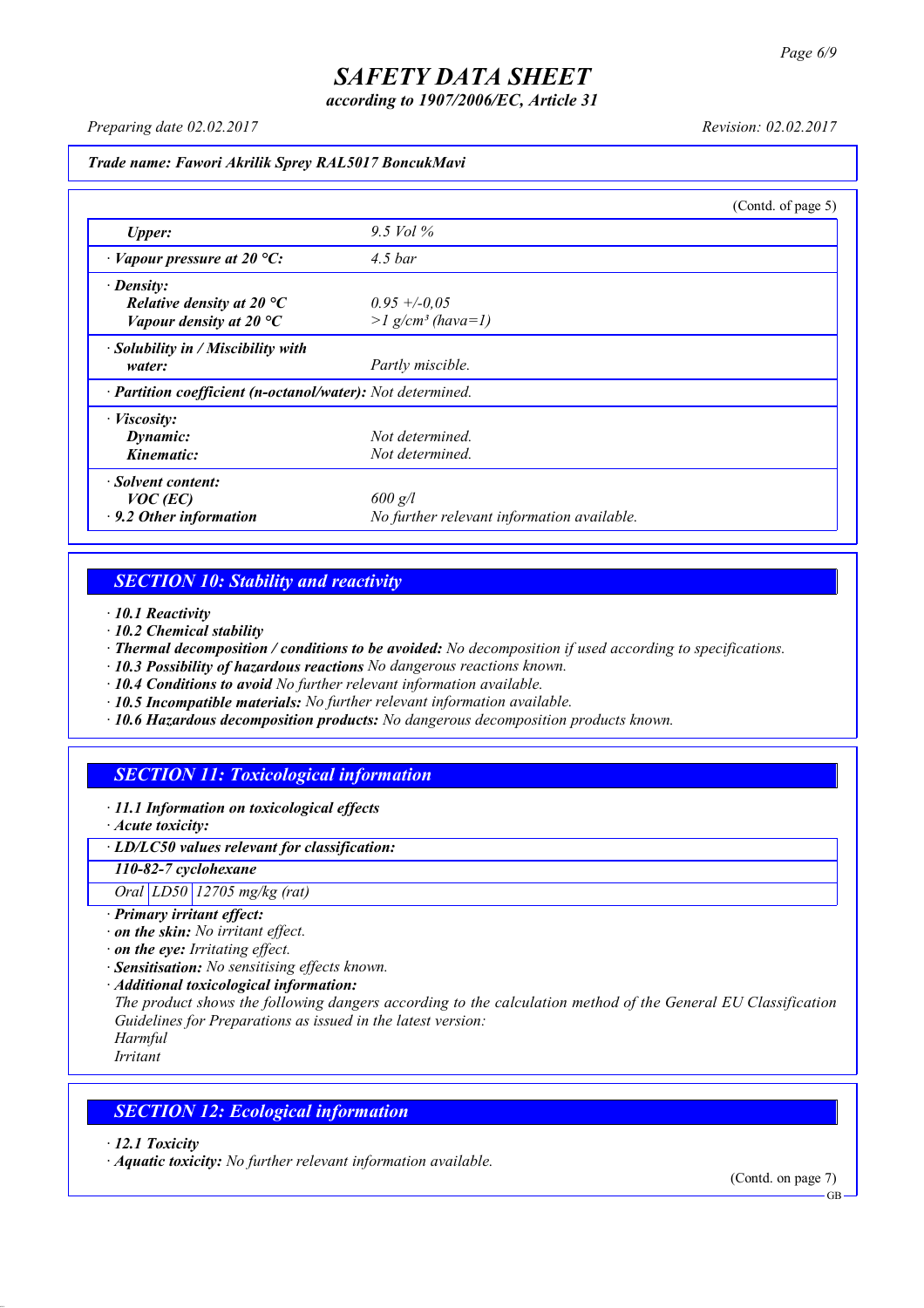*according to 1907/2006/EC, Article 31*

*Preparing date 02.02.2017 Revision: 02.02.2017*

### *Trade name: Fawori Akrilik Sprey RAL5017 BoncukMavi*

(Contd. of page 6)

- *· 12.2 Persistence and degradability No further relevant information available.*
- *· 12.3 Bioaccumulative potential No further relevant information available.*
- *· 12.4 Mobility in soil No further relevant information available.*
- *· Additional ecological information:*

*· General notes:*

- *Water hazard class 1 (German Regulation) (Self-assessment): slightly hazardous for water*
- Do not allow undiluted product or large quantities of it to reach ground water, water course or sewage system.
- *· 12.5 Results of PBT and vPvB assessment*
- *· PBT: Not applicable.*
- *· vPvB: Not applicable.*

*· 12.6 Other adverse effects No further relevant information available.*

## *SECTION 13: Disposal considerations*

*· 13.1 Waste treatment methods*

*· Recommendation*

*Must not be disposed together with household garbage. Do not allow product to reach sewage system.*

- *· Uncleaned packaging:*
- *· Recommendation: Disposal must be made according to official regulations.*

| <b>SECTION 14: Transport information</b>  |                     |                    |
|-------------------------------------------|---------------------|--------------------|
| $\cdot$ 14.1 UN-Number<br>ADR, IMDG, IATA | UN1950              |                    |
| $\cdot$ 14.2 UN proper shipping name      |                     |                    |
| $\cdot$ ADR                               | 1950 AEROSOLS       |                    |
| $\cdot$ IMDG                              | <b>AEROSOLS</b>     |                    |
| $·$ <i>IATA</i>                           | AEROSOLS, flammable |                    |
| · 14.3 Transport hazard class(es)         |                     |                    |
| $\cdot$ ADR                               |                     |                    |
|                                           |                     |                    |
| $\cdot$ Class                             | 2 5F Gases.         |                    |
| $\cdot$ Label                             | 21                  |                    |
| $\cdot$ IMDG, IATA                        |                     |                    |
|                                           |                     |                    |
| $\cdot$ Class                             | 2.1                 |                    |
| $\cdot$ Label                             | 2.1                 |                    |
| · 14.4 Packing group                      |                     |                    |
| ADR, IMDG, IATA                           | Void                |                    |
|                                           |                     | (Contd. on page 8) |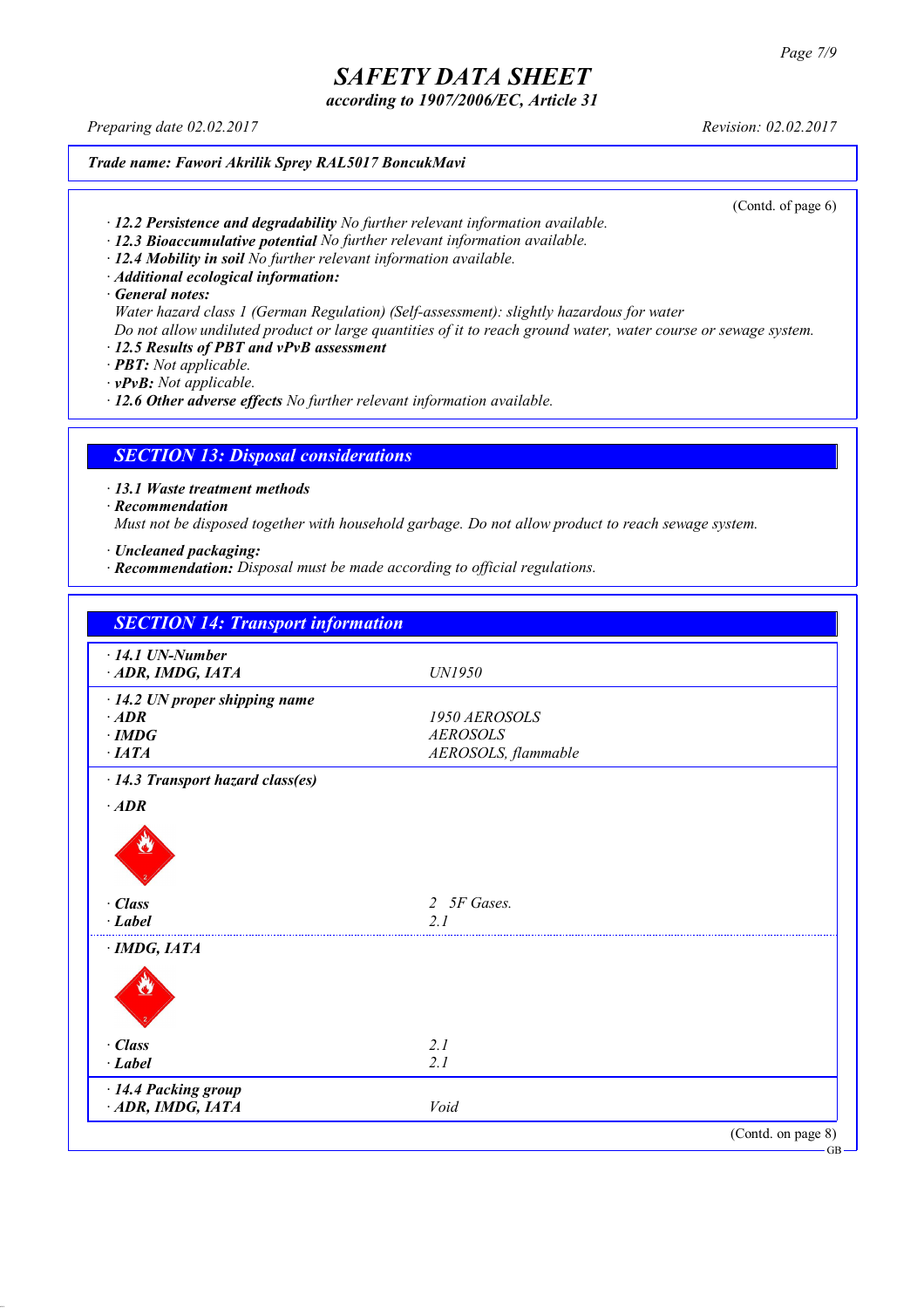*according to 1907/2006/EC, Article 31*

*Preparing date 02.02.2017 Revision: 02.02.2017*

*Trade name: Fawori Akrilik Sprey RAL5017 BoncukMavi*

|                                                         | (Contd. of page 7)                 |  |
|---------------------------------------------------------|------------------------------------|--|
| $\cdot$ 14.5 Environmental hazards:                     |                                    |  |
| $\cdot$ Marine pollutant:                               | No                                 |  |
| $\cdot$ 14.6 Special precautions for user               | Warning: Gases.                    |  |
| · Danger code (Kemler):                                 |                                    |  |
| <b>EMS Number:</b>                                      | $F-D, S-U$                         |  |
| $\cdot$ 14.7 Transport in bulk according to Annex II of |                                    |  |
| <b>MARPOL73/78 and the IBC Code</b>                     | Not applicable.                    |  |
| · Transport/Additional information:                     |                                    |  |
| $\cdot$ ADR                                             |                                    |  |
| $\cdot$ Limited quantities (LQ)                         | II.                                |  |
| $\cdot$ Excepted quantities (EQ)                        | $Code$ $E0$                        |  |
|                                                         | Not permitted as Excepted Quantity |  |
| · Transport category                                    | 2                                  |  |
| · Tunnel restriction code                               |                                    |  |
| · IMDG                                                  |                                    |  |
| $\cdot$ Limited quantities (LQ)                         | II.                                |  |
| $\cdot$ Excepted quantities (EQ)                        | $Code$ $E0$                        |  |
|                                                         | Not permitted as Excepted Quantity |  |
| · UN "Model Regulation":                                | UN1950, AEROSOLS, 2.1              |  |

## *SECTION 15: Regulatory information*

*· 15.1 Safety, health and environmental regulations/legislation specific for the substance or mixture*

*· National regulations:*

*Class Share in % NK 55.5*

*· 15.2 Chemical safety assessment: A Chemical Safety Assessment has not been carried out.*

### *SECTION 16: Other information*

This information is based on our present knowledge. However, this shall not constitute a guarantee for any *specific product features and shall not establish a legally valid contractual relationship.*

#### *· Relevant phrases*

*H220 Extremely flammable gas. H225 Highly flammable liquid and vapour. H226 Flammable liquid and vapour. H280 Contains gas under pressure; may explode if heated. H302 Harmful if swallowed. H304 May be fatal if swallowed and enters airways. H312 Harmful in contact with skin. H315 Causes skin irritation. H319 Causes serious eye irritation. H332 Harmful if inhaled. H336 May cause drowsiness or dizziness. H400 Very toxic to aquatic life. H410 Very toxic to aquatic life with long lasting effects.*

(Contd. on page 9)